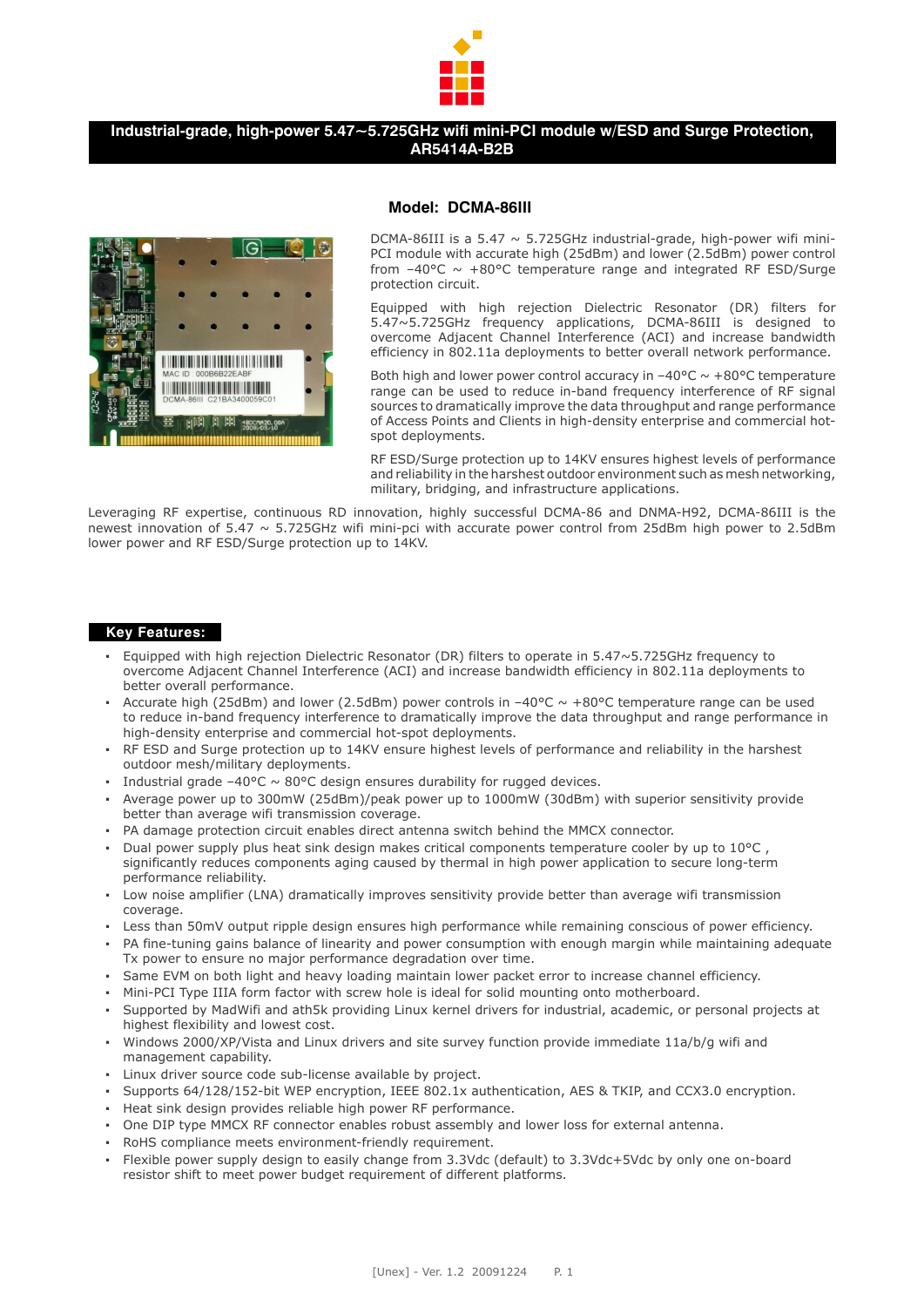#### **Frequency Response of DCMA-86III:**



## **Why AR5414A B2B required for Industrial Applications?**



Industrial grade AR5414A B2B chipset is for applications in the most-demanding environments in the world. It must withstand tremendous temperature, humidity, and ambient air ranges. By contrast, the commercial grade AR5414A is for applications generally placed in a climate-controlled environment that is carefully monitored to ensure optimum performance.

1. In normal temperature range 0 –60˚C: the power control accuracy of wifi modules using either AR5414A B2B or AR5414A chipset can be the same precise for a professional company as Unex.

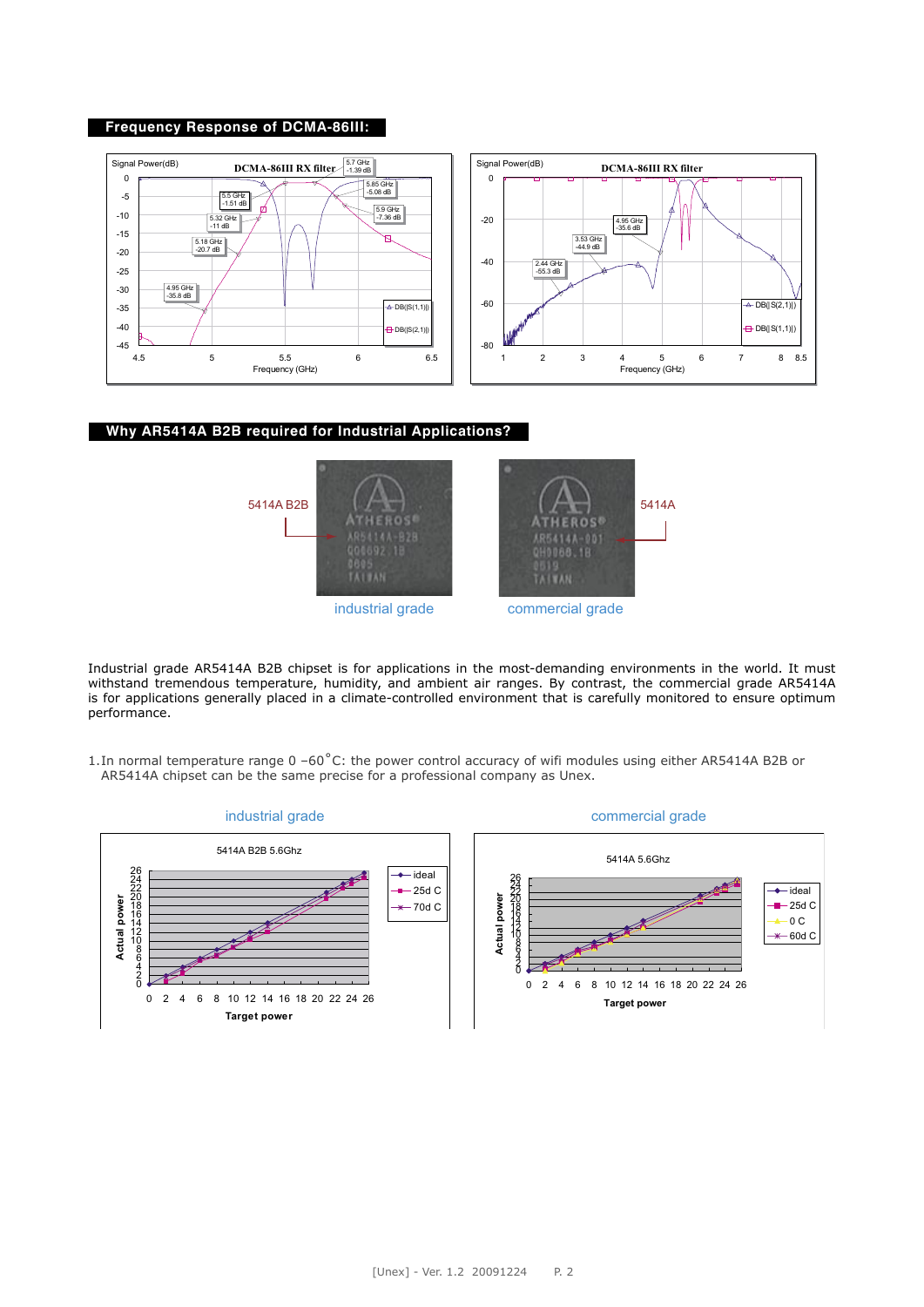2. At temperature of –15˚C, -40˚C or +80˚C, obvious power control accuracy differences can be found on the test result of AR5415A B2B and AR5414A.



### **Advanced Applications of DCMA-86, DCMA-86II, and DCMA-86III**

- 1. Today's Dual-Concurrent WiFi Architecture
	- two independent WiFi modules are used to form independent WiFi connections with 802.11b/g and 802.11a frequencies to avoid interruptions in transmission due to radio interference.

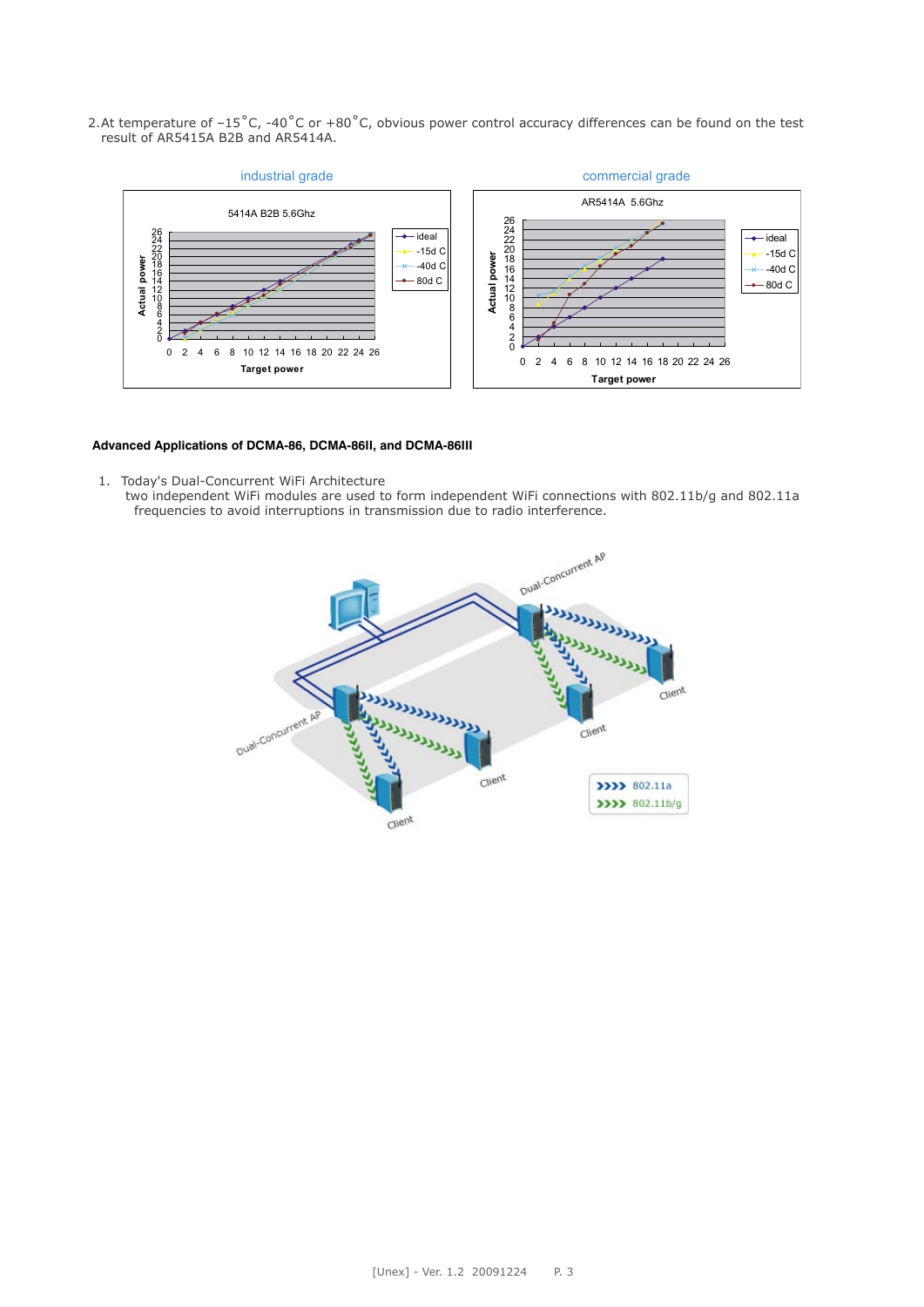- 2. Tomorrow's Multi-Concurrent WiFi Architecture
	- Unex raises the bar by providing more than two WiFi modules to enable four independent WiFi connections and increase bandwidth efficiency in 802.11a deployments to better overall network performance.
		- 2-1. more than two dual-concurrent AP application: use DCMA-86, DCMA-86II, and DCMA-86III in different APs to replace today's standard 802.11a WiFi modules to minimize radio interference and better overall network performance.



2-2. quad-concurrent AP application: use DCMA-86, DCMA-86II, DCMA-86III and a standard 802.11b/g GHz WiFi modules in a quad-concurrent AP to better overall network performance and double secure WiFi connection's reliability than dual-concurrent.

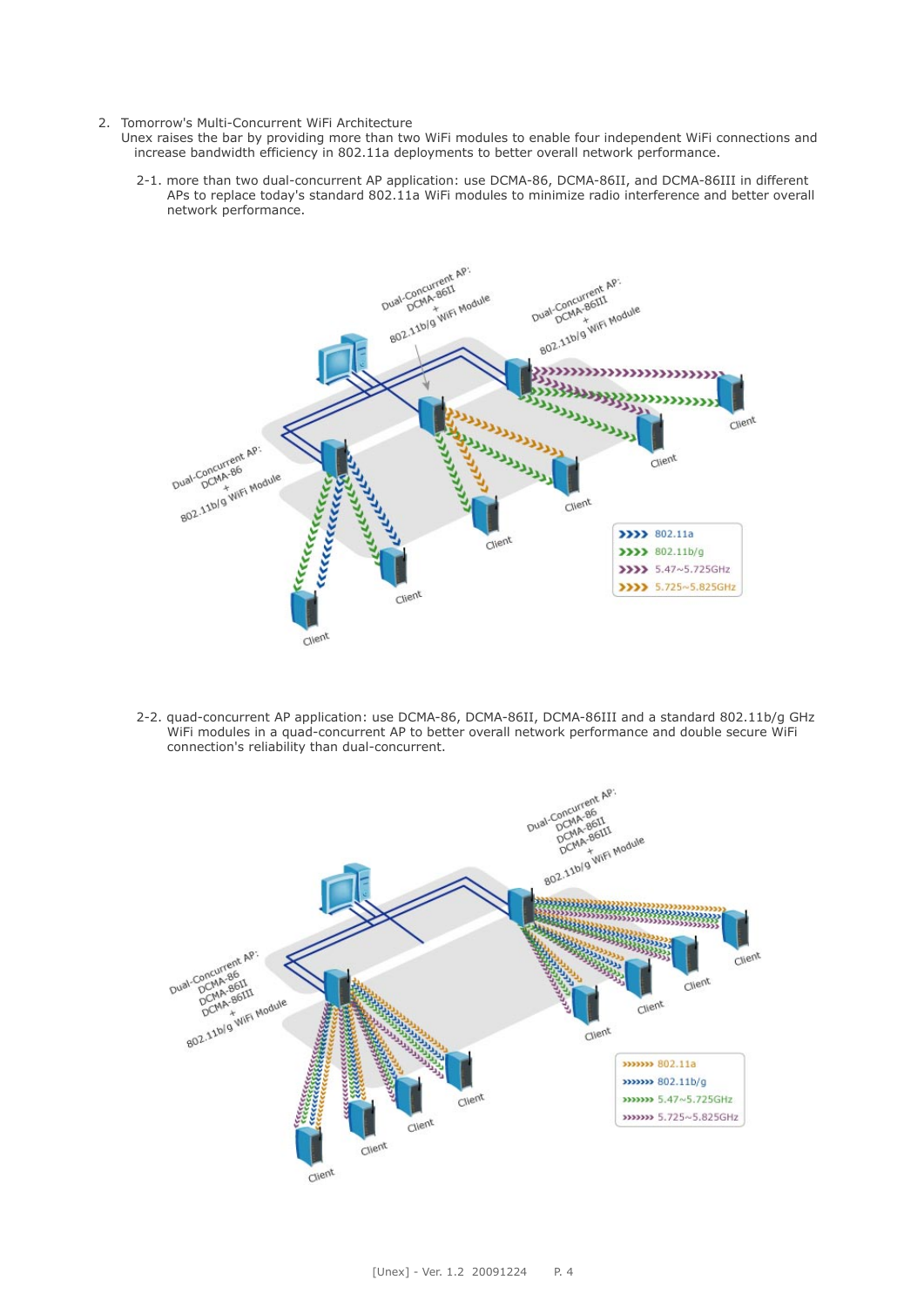| <b>Specifications:</b>                       |                                                                                                                                        |                                                       |                      |                    |                  |  |                |                 |                 |  |
|----------------------------------------------|----------------------------------------------------------------------------------------------------------------------------------------|-------------------------------------------------------|----------------------|--------------------|------------------|--|----------------|-----------------|-----------------|--|
| <b>Chipset</b>                               | Atheros AR5414A-B2B                                                                                                                    |                                                       |                      |                    |                  |  |                |                 |                 |  |
| <b>Frequency Range</b>                       | $5.47 \sim 5.725$ GHz                                                                                                                  |                                                       |                      |                    |                  |  |                |                 |                 |  |
| <b>Channel Bandwidth</b>                     | 40MHz, 20MHz, 10MHz, and 5MHz                                                                                                          |                                                       |                      |                    |                  |  |                |                 |                 |  |
| Interface                                    | 32-bit mini-PCI Type IIIA                                                                                                              |                                                       |                      |                    |                  |  |                |                 |                 |  |
| <b>Operation Voltage</b>                     | $3.3V \pm 5%$                                                                                                                          |                                                       |                      |                    |                  |  |                |                 |                 |  |
| <b>Modulation Technique</b>                  | OFDM with BPSK, QPSK, 16-QAM, and 64-QAM                                                                                               |                                                       |                      |                    |                  |  |                |                 |                 |  |
| <b>Data Rate</b>                             | · normal mode: 54, 48, 36, 24, 18, 12, 9, 6Mbps, auto-fallback<br>· SuperA mode: 108, 96, 72, 48, 36, 24, 18, 12Mbps, auto-fallback    |                                                       |                      |                    |                  |  |                |                 |                 |  |
| <b>Operating Range</b>                       | · indoor: up to 200 meters, antenna dependent<br>· outdoor: up to 50 km, antenna dependent                                             |                                                       |                      |                    |                  |  |                |                 |                 |  |
| <b>Transmit Power</b>                        |                                                                                                                                        | 5500MHz                                               |                      | 5700MHz            |                  |  |                |                 |                 |  |
|                                              |                                                                                                                                        | Ave./Peak                                             |                      | Ave./Peak          |                  |  |                |                 |                 |  |
|                                              | 6M                                                                                                                                     | 24.5/29.5dBm                                          |                      | 25/30dBm           |                  |  |                |                 |                 |  |
|                                              | <b>9M</b>                                                                                                                              | 24.5/29.5dBm                                          |                      | 25/30dBm           |                  |  |                |                 |                 |  |
|                                              | 12M                                                                                                                                    | 24.5/29.5dBm                                          |                      | 25/30dBm           |                  |  |                |                 |                 |  |
|                                              | <b>18M</b>                                                                                                                             | 24.5/29.5dBm                                          |                      | 25/30dBm           |                  |  |                |                 |                 |  |
|                                              | 24M                                                                                                                                    | 24/29dBm                                              |                      | 25/30dBm           |                  |  |                |                 |                 |  |
|                                              | 36M                                                                                                                                    | 24/29dBm                                              |                      | 24/29dBm           |                  |  |                |                 |                 |  |
|                                              | 48M                                                                                                                                    | 21/26dBm                                              |                      | 22/27dBm           |                  |  |                |                 |                 |  |
|                                              | 54M                                                                                                                                    | 20/25dBm                                              |                      | 21/26dBm           |                  |  |                |                 |                 |  |
| <b>Sensitivity</b>                           |                                                                                                                                        |                                                       |                      |                    | $Max.(+80°C)$    |  |                |                 |                 |  |
|                                              |                                                                                                                                        | Min.( $-40^{\circ}$ C)                                |                      | Typical $(+25°C)$  |                  |  |                |                 |                 |  |
|                                              | 6M                                                                                                                                     | $-96dBr$                                              |                      | $-93dBm$           | -90dBm           |  |                |                 |                 |  |
|                                              | <b>9M</b>                                                                                                                              | $-96$ d $Bm$                                          |                      | $-93dBm$           | -90dBm           |  |                |                 |                 |  |
|                                              | 12M                                                                                                                                    | $-94dBm$                                              |                      | $-91dBm$           | -88dBm           |  |                |                 |                 |  |
|                                              | <b>18M</b>                                                                                                                             | $-92dBm$                                              |                      | -89dBm             | $-86dBm$         |  |                |                 |                 |  |
|                                              | 24M<br>36M                                                                                                                             | -85dBm                                                | $-89dBr$<br>$-86dBm$ |                    | -83dBm<br>-79dBm |  |                |                 |                 |  |
|                                              | 48M                                                                                                                                    | $-80dBm$                                              |                      | -82dBm<br>$-77dBr$ | $-74dBm$         |  |                |                 |                 |  |
|                                              | 54M                                                                                                                                    | -78dBm                                                |                      | $-75dBm$           | $-72dBm$         |  |                |                 |                 |  |
| <b>Power Consumption</b>                     |                                                                                                                                        | 3.3V power supply only:                               |                      |                    |                  |  |                |                 |                 |  |
|                                              |                                                                                                                                        |                                                       |                      |                    |                  |  |                |                 |                 |  |
|                                              |                                                                                                                                        |                                                       |                      | $25^{\circ}$ C     | 70°C             |  | $80^{\circ}$ C | $-15^{\circ}$ C | $-40^{\circ}$ C |  |
|                                              |                                                                                                                                        | Cont. Tx @ 25dBm 6M                                   |                      | 1.65A              | 1.52A            |  | 1.53A          | 1.31A           | 1.23A           |  |
|                                              |                                                                                                                                        | Cont. Tx @ 21dBm 54M                                  |                      | 1.15A              | 1.15A            |  | 1.16A          | 0.98A           | 0.93A           |  |
|                                              |                                                                                                                                        | Chariot @ 25dBm 6M                                    |                      | 1.5A               |                  |  | 1.36A          |                 | 1.13A           |  |
|                                              |                                                                                                                                        | Cont. Rx                                              |                      | 0.26A              | 0.27A            |  | 0.27A          | 0.26A           | 0.26A           |  |
|                                              |                                                                                                                                        | Idle                                                  |                      | 0.3A               | 0.3A             |  | 0.3A           | 0.3A            | 0.28A           |  |
|                                              | 3.3+5V power supply $@$ 25°C:                                                                                                          |                                                       |                      |                    |                  |  |                |                 |                 |  |
|                                              |                                                                                                                                        |                                                       |                      | 3.3V               | 5.0V             |  |                |                 |                 |  |
|                                              |                                                                                                                                        | Cont. Tx @ 25dBm 6M                                   |                      |                    |                  |  |                |                 |                 |  |
|                                              |                                                                                                                                        |                                                       |                      | 0.7A               | 0.48A            |  |                |                 |                 |  |
|                                              |                                                                                                                                        | Cont. Tx @ 21dBm 54M                                  |                      | 0.61A              | 0.31A            |  |                |                 |                 |  |
| <b>Antenna</b>                               |                                                                                                                                        | one DIP MMCX RF connector for robust antenna assembly |                      |                    |                  |  |                |                 |                 |  |
| <b>MAC Protocol</b><br><b>Security</b>       |                                                                                                                                        | CSMA/CA with ACK architecture 32-bit MAC              |                      |                    |                  |  |                |                 |                 |  |
|                                              | • 64-bit, 128-bit and 152-bit WEP encryption<br>• 802.1x authentication<br>• AES-CCM & TKIP encryption<br>$\cdot$ CCX3.0               |                                                       |                      |                    |                  |  |                |                 |                 |  |
| <b>Operation Systems</b><br><b>Supported</b> | Windows 2000, Windows XP, Windows Vista, Windows 7, Linux, MadWifi, ath5k. Linux<br>driver source code sub-license by project request. |                                                       |                      |                    |                  |  |                |                 |                 |  |
| <b>Radio Option</b>                          |                                                                                                                                        | hardware radio On/Off support                         |                      |                    |                  |  |                |                 |                 |  |